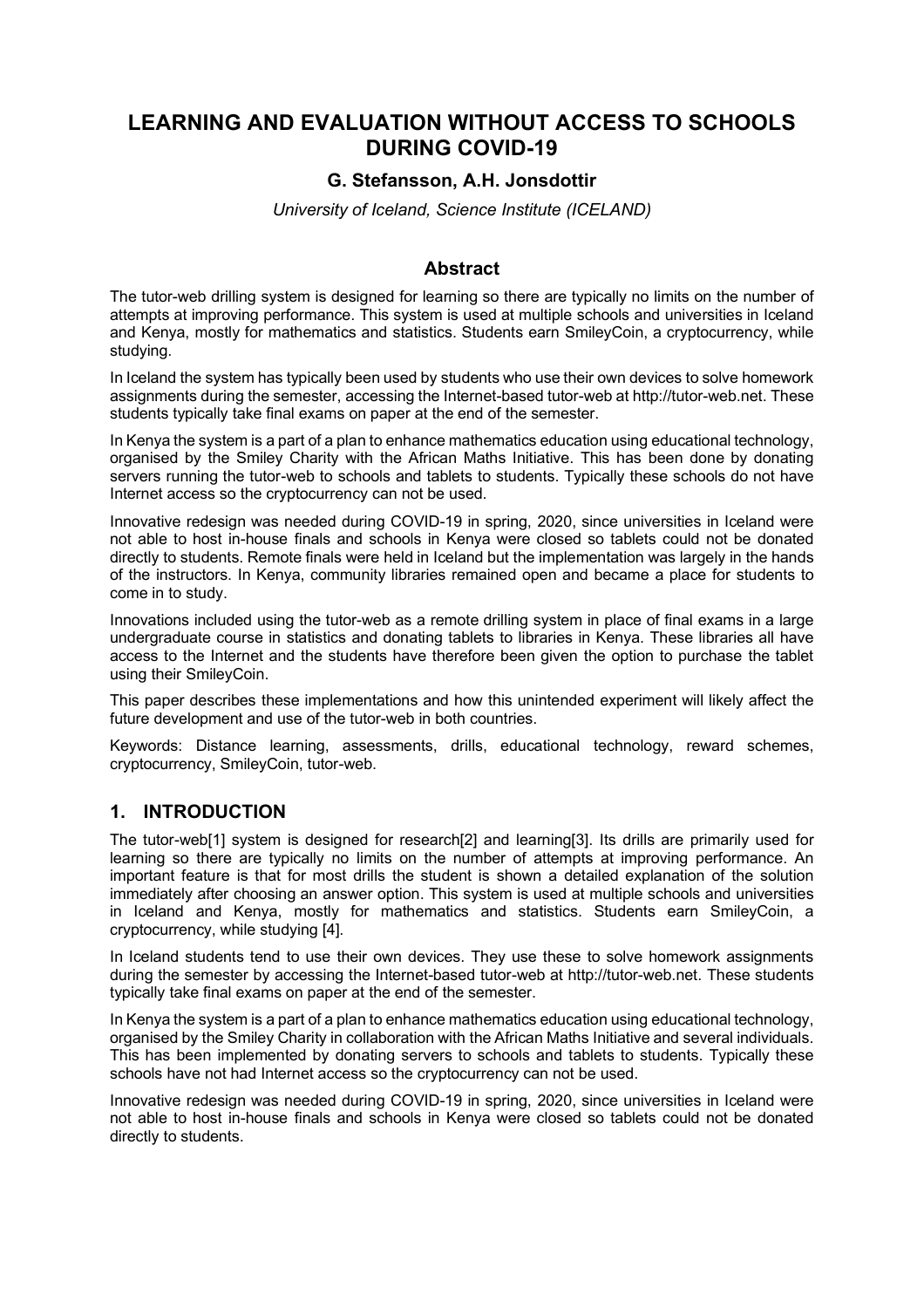This paper describes these new implementations and how this unintended experiment will likely affect the future development and use of the tutor-web in both countries.

# **2. METHODOLOGY**

## **2.1. COVID-19 and tutor-web in Iceland**

Innovative redesign was needed during COVID-19 in Iceland in spring, 2020, since universities were not able to host the usual in-house finals in May. Preceding this came announcements of closures of classrooms, lectures were moved on-line as were practice sessions and mid-terms needed to be modified.

One undergraduate course in statistics was better prepared than many since the tutor-web system was already used for drills during the semester. The tutor-web was already set up in January as a homework component, where students needed to complete a certain minimal number of drills and the resulting grade would count towards their final grade.

At closure time the first mid-term had been given as a multiple-choice in-house paper exam, but it proved fairly straight forward technically to set up both the second mid-term and the final exam as tutor-web exercises. However several design choices had to me made and some of these needed extensive collaboration with the students themselves.

#### *2.1.1. Designing drill sets*

The most common method to design tutor-web drills is to set up multiple-choice items in the form of a drill set outside the system and subsequently upload the entire drill set. A drill set is commonly a collection of drills on a fairly narrow topic, but can in principle also be an overview collection on several topics.

The three main approaches to designing drill sets in tutor-web are (a) handcrafting individual items (b) using random numbers to generate an entire drill set based on a single item and (c) use a generic "check the appropriate answer" header with a choice of a correct option and several distractors, where both the correct answer and distractors are chosen randomly from a reasonably large collection of possible options.

When thousands of items are needed as in the current setup, the first approach is not feasible and it was found that, given the time available, approach (c) was the most feasible option.

For some scenarios a fourth approach can be implemented as a combination of (b) and (c), given enough resources. For example, to teach students how to interpret regression output from a statistical software, option (c) would present static regression output and ask dozens of questions such as "is the estimated slope significantly different from zero" or "what percentage of the variation in the data is explained by the model". The combined approach would be to randomly generate data, run the regression and choose one of the random items, but based on the generated data. It is seen in [5] that the combined approach should be better than (c) alone, but requires considerably greater time (and dedicated programming) to set up.

## *2.1.2. Adapting exams to COVID-19 mode*

The tutor-web has several options for assigning drills, including a choice between an exam-mode and drill-mode.

In drill-mode students can continue for as long as they like, requesting new drill items until their stopping criterion is satisfied. In general, stopping criteria may be the student's own perception of a satisfactory grade, a minimal number of drill requests set by the instructor or a minimal grade set by the instructor. On the other hand, in exam-mode, a fixed set of questions is put to the student, one item at a time in sequence and the student simply answers an item and moves on to the next one. Both modes have been used in other courses.

Given the extraordinary circumstances in 2020, considerable discussions were undertaken with students in the on-line classroom on how to proceed with the mid-term. These discussions seemed to indicate that a number of students were quite agitated with any new proposals. It was therefore decided to go with the drill-mode used earlier for homework, thus minimising any changes from what had been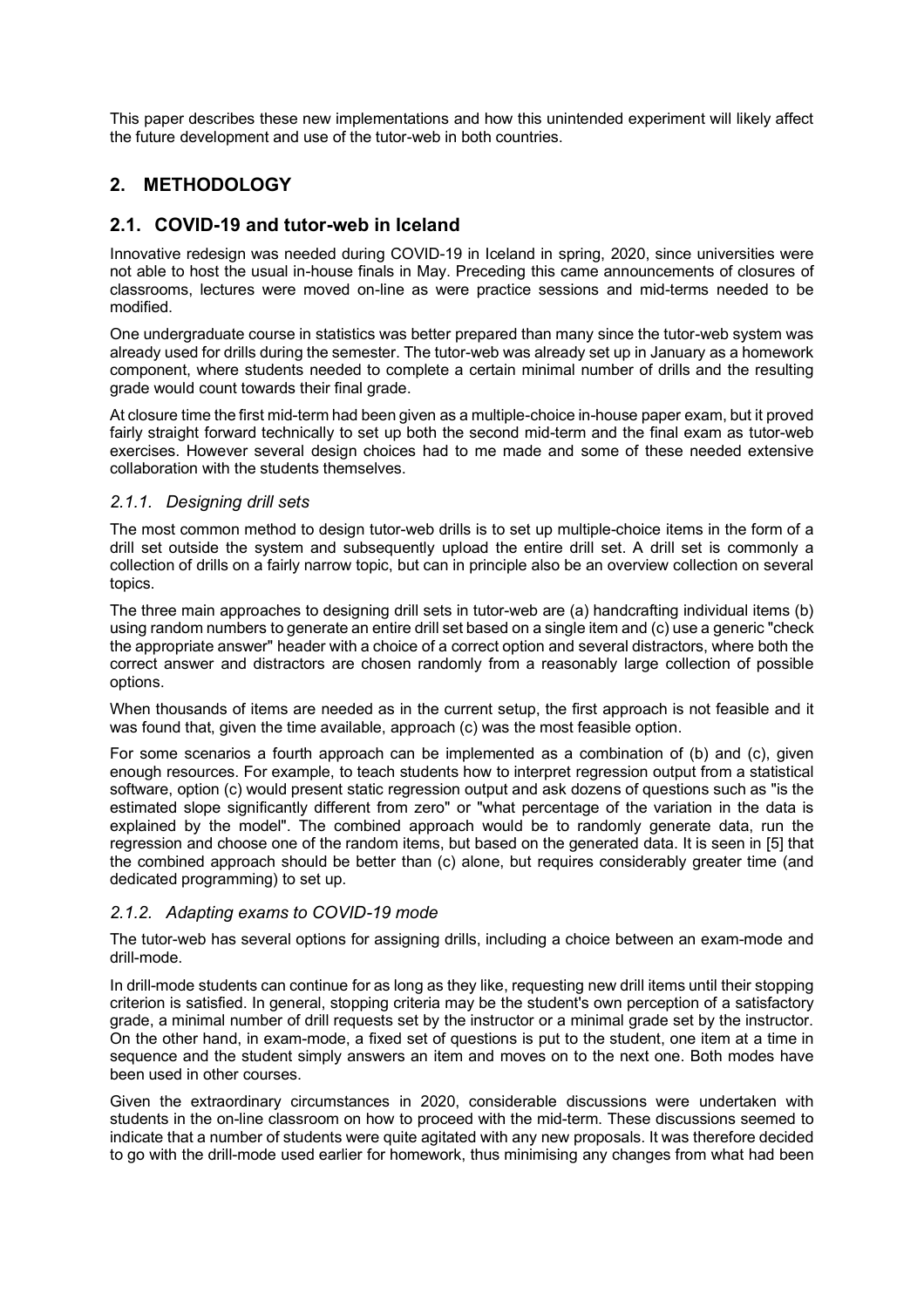used earlier. Design and results from the second mid-term are discussed below, but its implementation was largely uneventful and generally considered a successful response to the COVID-19 circumstances.

Remote finals were held at the University of Iceland in May of 2020, but the implementation was largely placed in the hands of the instructors with almost no warning. Given the positive experience from the second mid-term and homework, it was decided to use the tutor-web as a remote drilling system in place of final exams in the statistics course.

It should be noted that "drill mode" implies that students can continue to request new items from a drill set for as long as they like. The item grades of 0 or 1 for each answer are combined into a grade for a drills set, using a tapered weighting scheme. For this course a fixed tapering scheme model was used. A student could potentially get a complete grade after answering exactly 7 correct answers - with no errors - but with increasing numbers of incorrect answers the taper became longer with a maximum of the 30 most recent answers used in the grade.

Students were given several days to solve each of the mid-term and the final exam. After the completion of the mid-term, students were given an interim grade composed of various pieces of homework and the two mid-terms. At that stage all students were given the option to leave it at that and get a Pass/Fail course grade or alternatively take the final exam to receive a combined numerical course grade, based on a weighted average of the interim grade and the final exam.

The mid-term had four drill sets. Each was composed of 300 drill items based on a random selection of correct options and distractors with occasional "None of the Above" or "All of the Above", which could be either correct or incorrect (NOTA+/NOTA-/AOTA+/AOTA-). The underlying number of correct choices and distractors in each drill set were (20, 48), (13, 13), (41, 58), (40, 52).

For the final exam, eight drill sets with a total of 2380 drill items were constructed. Some of these sets were based on earlier homework or the mid terms, but some were completely new. The composition of the drill sets is given in Table 1. Each drill set had a single header giving an introduction to the problem, followed by "check the most appropriate box". All the items were generated using approach (c) above, by choosing a correct option and distractors from a set, possibly appending a NOTA or AOTA, which could be correct or incorrect. The total number of distractors was chosen randomly using a truncated Poisson distribution, except in the NOTA/AOTA cases, where the NOTA/AOTA option was always the fourth and last option.

| <b>Drillset</b> | Correct<br>set | Distractor<br>set | Generated items |  |  |
|-----------------|----------------|-------------------|-----------------|--|--|
| 1               | 43             | 60                | 280             |  |  |
| $\overline{2}$  | 41             | 53                | 300             |  |  |
| $\mathfrak{S}$  | 15             | 24                | 300             |  |  |
| $\overline{4}$  | 13             | 23                | 300             |  |  |
| $\sqrt{5}$      | 45             | 62                | 300             |  |  |
| $\,6$           | 16             | 38                | 300             |  |  |
| $\overline{7}$  | 26             | 35                | 300             |  |  |
| 8               | 24             | 38                | 300             |  |  |
| Total           | 223            | 333               | 2380            |  |  |

*Table 1. Number of underlying options, number of generated items and frequency of correct or incorrect "All of the Above" or "None of the Above".*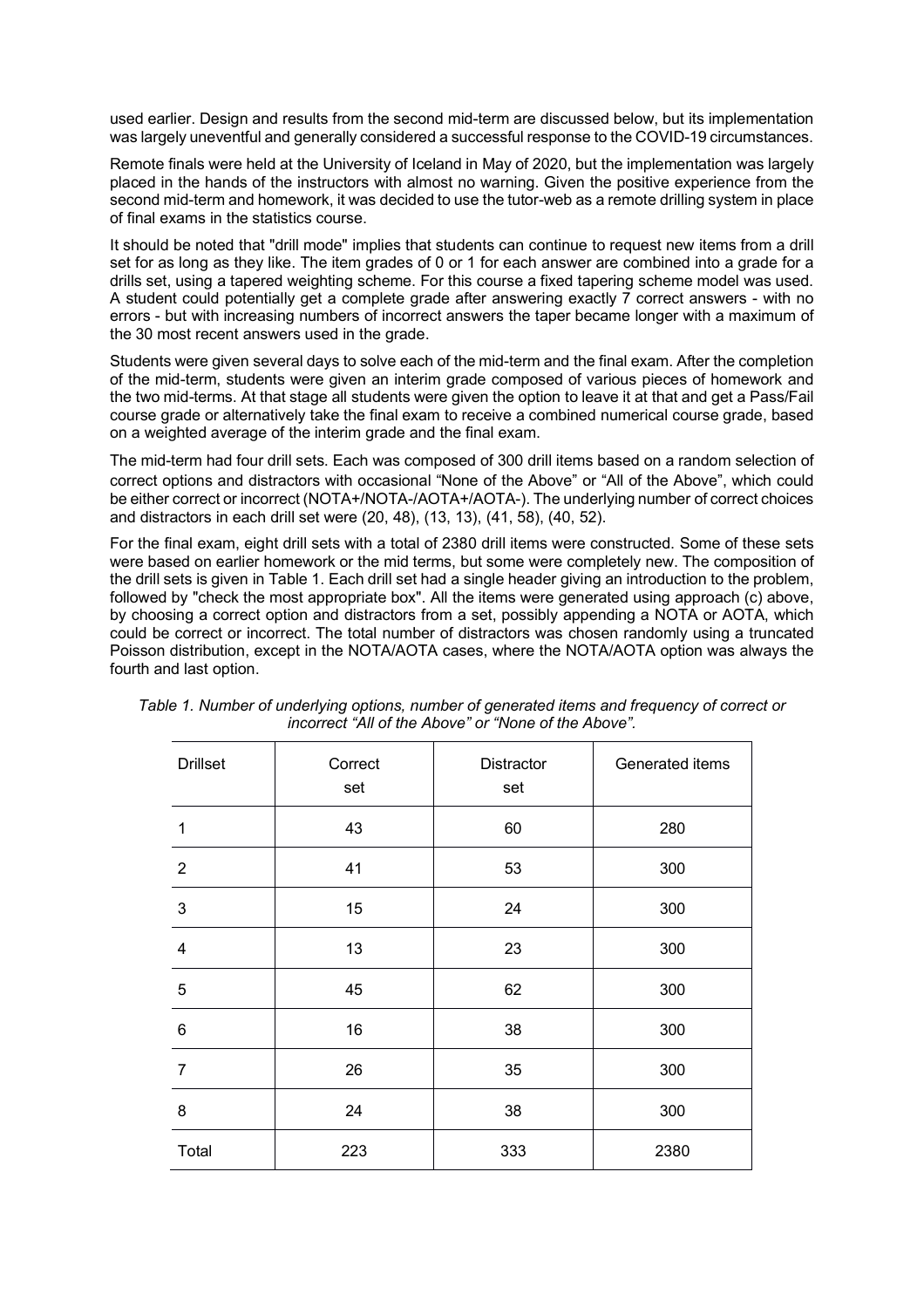|             | Correct<br>NOTA/AOTA | Incorrect<br>NOTA/AOTA |     |
|-------------|----------------------|------------------------|-----|
| <b>NOTA</b> | 143                  | 374                    | 517 |
| <b>AOTA</b> | 151                  | 319                    | 470 |

# **2.2. COVID-19 and tutor-web in Kenya**

## *2.2.1. Designing drills*

The single most important learning goal of the Kenyan project is to assist secondary school students in getting into university. The most difficult hurdle in this regard is passing the national exam, known as KCSE. The tutor-web has a generic tutorial (module) for secondary school mathematics but in 2020 a new module was added, specifically targeting the KCSE. This was implemented by taking questions from an example exam and writing a computer program for each question. The program was run to obtain drill sets of 100 drill items for each question and the entire collection of drill sets was installed as a module in the tutor-web.

This corresponds to approach (c) in the preceding section.

## *2.2.2. The Smiley Charity*

A non-profit organisation, the Smiley Charity (registered in Iceland as Styrktarfélagið Broskallar), runs a project to donate servers to schools and tablets to students. In previous years this has involved designing servers to run without any Internet connection and hand-delivering tablets to students to emphasise their personal ownership of the tablets. The project runs under the name Education in a Suitcase since normally the tablets and servers have been brought as hand luggage to each site.

Considerably redesign was needed during COVID-19 since schools in Kenya remained largely closed so tablets could not be donated directly to students.

## *2.2.3. Moving from schools to libraries*

In Kenya, in spite of the school closures, community libraries remained open during the COVID-19 pandemic and became a place for students to come in to study. The Smiley Charity therefore arranged with several partners in Kenya to distribute tablets to libraries. This is a considerable change in strategy since the tablets no longer go directly to students from the charity. Instead, they are purchased by partners in Kenya and donated under certain conditions to partnering libraries.

Naturally there are pros and cons to each method of giving tablets directly to students or to an organisation. In the former case the recipient and end user are well defined. However in the latter case the tablet may find much more use since it is lent to more students.

#### *2.2.4. Internet connections, cryptocurrency rewards and the "Library model" of donating tablets*

The tutor-web has rewards in terms of grades, like other drilling systems, but it can also reward students with an electronic token, the SmileyCoin. The SMLY is a cryptocurrency, which can be redeemed by the student and used outside the tutor-web.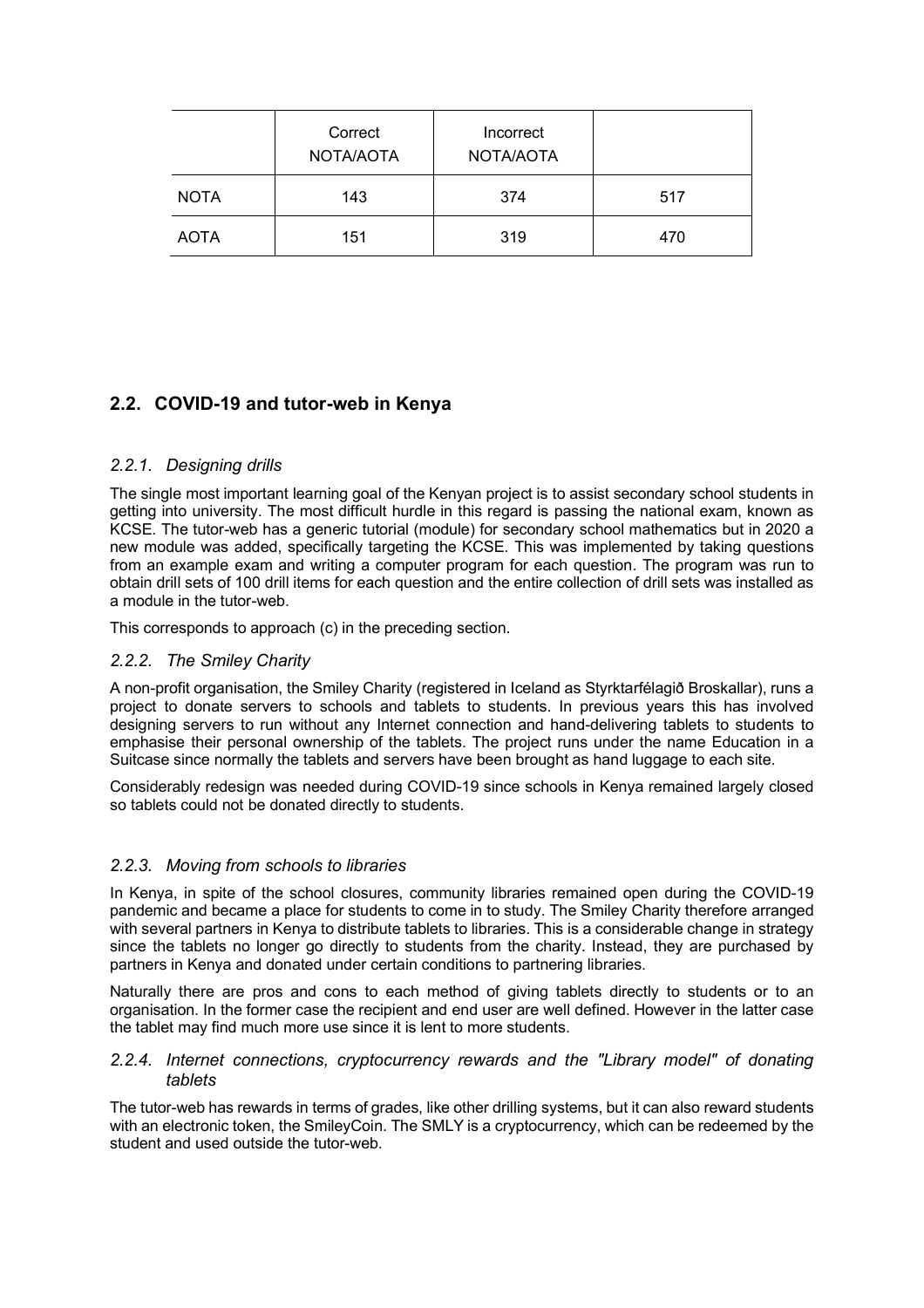In previous cases, the schools and students, which the Smiley Charity has worked with, have not had wireless connections and usually not even Internet in the schools. In these cases the blockchain is not accessible and the SmileyCoin has not been an option.

The cooperating libraries all have local WiFi and access to the Internet. The students are therefore able to earn SmileyCoin rewards as they progress towards high grades in the tutor-web.

Each library can start lending tablets to students based on much fewer donated tablets than corresponding to a regular classroom of 20-30 students. Initially therefore, each library receives only 5- 10 tablets.

The primary purpose of the SmileyCoin is to encourage learning. For a reward scheme to have an impact, the reward has to make the effort required worthwhile. In earlier SmileyCoin experiments, small on-line markets have been set up where the students can purchase items such as tickets to the cinema. In the library model a different option opens up, which is to allow the diligent student to purchase the tablet itself using SmileyCoin earned by studying.

The tutor-web has two student groups, the self-registered students and students who are registered as a part of a real-world classroom. Reward schemes can be set differently for the two groups, to avoid abuse of the cryptocurrency.

These considerations lead to the **library model**: The tablets are donated to a library, which has full discretion of how the tablets are lent to students. Pre-registered student accounts are set up in the tutorweb and assigned to students by the librarian. Each student can then practise for as long as they like, including towards acing the complete KCSE drill set. Acing the KCSE drill set gives a predefined reward of 1 M SMLY. On the back of each tablet is a QR-code corresponding to a payment address. If a student scans this code they get an option to pay for this tablet with 1 M SMLY. If a library gets to the stage of students purchasing their tablets, the Smiley Charity replenishes the tablet stock.

Some care is needed in tuning the rewards in this scenario. The Smiley Charity has finite funds and the rewards can be tuned at several scales so there are a fairly large number of options on how to assign rewards for performance.

#### *2.2.5. Moving to libraries*

A number of issues had to be solved before the move to libraries could be undertaken, including a change in the contract with the funding agency (Ministry of Foreign Affairs in Iceland), setting up agreements with libraries and arrangements with contact persons and NGOs in Kenya. Videos explaining the new approach were generated (e.g. https://bit.ly/TheLibraryModel) and the reward settings in the tutor-web were modified.

Data on the answers to each drill item are collected in a tutor-web database. Normally these are used by instructors to monitor their students but in the present setting there are no instructors. These data are only accessible for general anonymised statistical analysis.

Monitoring links were also set up, anonymous in terms of students, yet giving incentive for some competition amongst libraries.

## **3. RESULTS**

#### **3.1. Performance measures in statistics course in Iceland**

A total of 337 students were registered in the course until the end of the semester and thus had the option of getting an in-semester grade. Ample time was given to each component of this interim grade so any students would have been able to work their way up to a passing grade by putting enough time and effort into it.

The students were given an "exit option", by leaving the course with a pass/fail based on the interim grade and not taking the final exam. A surprising number of students chose this option and in fact mostly students with very high interim grades chose to take the final.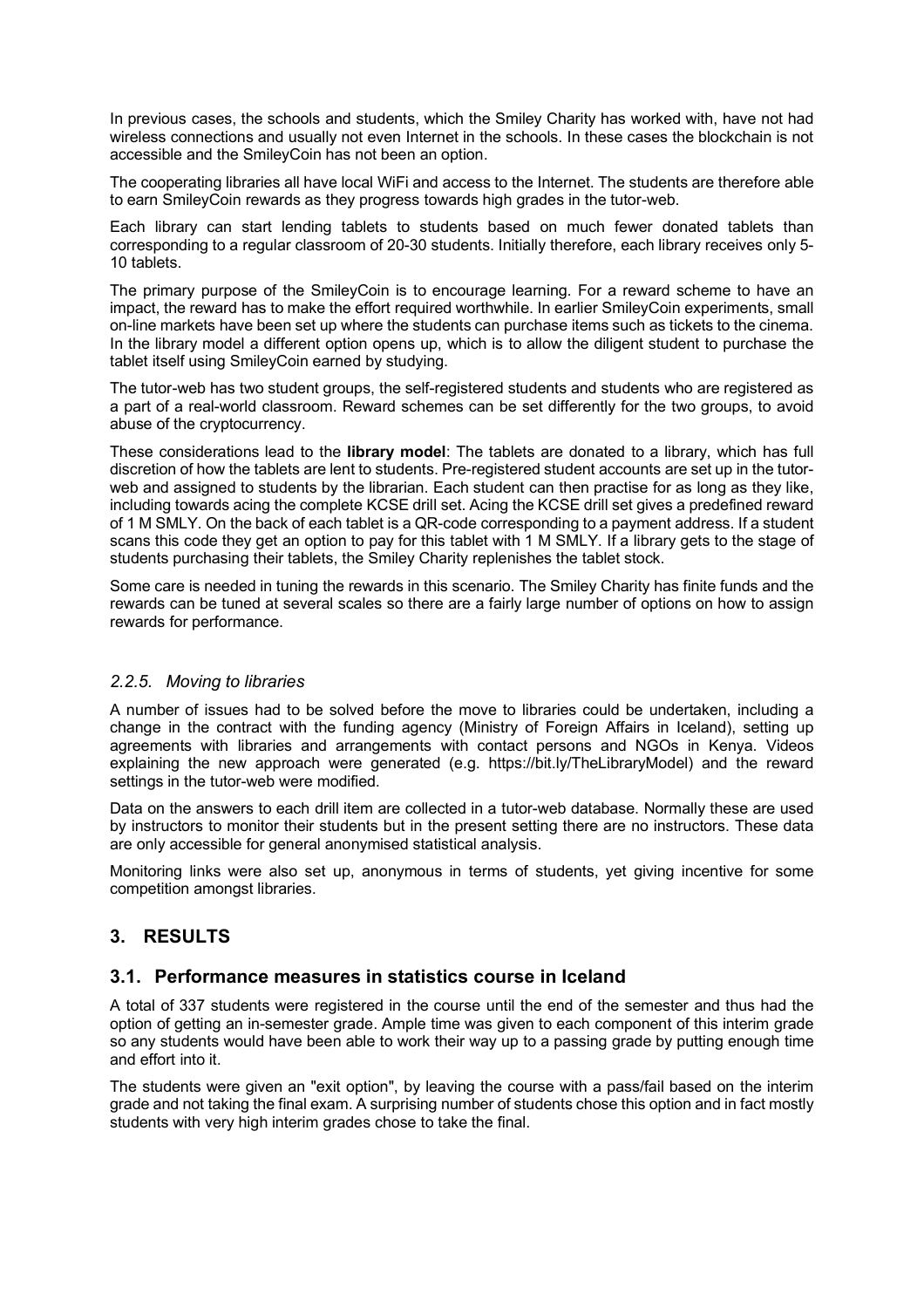| Sem. grade         | $\bf{0}$ | 1  | $\mathbf{2}$ | $\mathbf{3}$ | 4              | 5 | 6              | 7  | 8  | 9  | 10  | <b>Total</b> |
|--------------------|----------|----|--------------|--------------|----------------|---|----------------|----|----|----|-----|--------------|
| <b>Fails</b>       | 43       | 10 | 4            | 2            | $\overline{2}$ |   |                |    |    |    |     | 61           |
| <b>Passes</b>      |          |    |              |              |                | 3 | 24             | 22 | 26 | 28 | 10  | 113          |
| <b>Fail w Exam</b> |          | 3  |              |              |                |   |                |    |    |    |     | 6            |
| Pass w exam        |          |    |              |              |                | 4 | $\overline{2}$ | 5  | 8  | 31 | 105 | 157          |
| <b>Total</b>       | 44       | 13 | 5            | 3            | 4              |   | 26             | 27 | 34 | 59 | 115 | 337          |

*Table 2. Distribution of 337 students according to semester grades (0-10 interim grade). Some of these students opted to stop with a Pass/Fail based on the semester grade whereas others took the final exam.*

Table 2 describes the distribution of students according to their interim (in-semester) grades. Of the 337 students registered, 61 failed the course based on the in-semester grades. Only 7 of these asked to take a final exam to try to mediate and pass the course. The most likely explanation is that the remaining 54 students had effectively stopped attending the course, as seen from the peak frequency at 0 or 1 out on the 10-scale. The 113 who achieved a passing interim grade and decided to leave the course with a "Pass" are seen to have a totally different grade distribution with a mode at 8. Of the people taking the exam only 6 failed the course due to a combined low numeric grade, all had a very low semester grade to begin with.

It is also seen that of the 163 students who decided to take the final, 136 had in-semester grades of 9 or 10. Thus by far most of the students who decided to take the final exam were simply looking to get the high numeric grade, which they knew they deserved. This turned out to be the case: 99 of these students aced the course with a clean grade of 10, 41 got 9.5 and 18 got 5-8.5.

## **3.2. Performance measures for libraries in Kenya**

## *3.2.1. Competition and monitoring*

A monitoring page was set up at https://libraries.tutor-web.net/ where the number of students in each library is displayed, along with their total attempts at KCSE drills as well as the overall progress in terms of acing individual drills and the entire KCSE drill collection. The web page is refreshed with new data several times per hour and serves several purposes, one of which is to monitor the progress in the libraries in order to intervene if many students do not appear to be able to use the tutor-web to their advantage.

Acing the full collection of KCSE drills is not quite trivial: The minimal effort required to ace a single drill set is to answer the first 7 drill items correctly. The KCSE collection consists of 50 drill sets, so an outstanding student would need to answer 350 questions correctly in the first attempt. A single incorrect intermediate answer has a considerable effect on the grade and implies that most students require quite a bit more than just 7 correct answers to complete a drill set.

Experience from using the same system in various schools indicates that reality tends to set in after a while and that it is in fact quite difficult for students to maintain the stamina to fully complete something as difficult as secondary school mathematics in an on-line learning environment. It must be iterated that in the tutor-web environment it is not enough to read and claim understanding. To show mastery, the student needs to demonstrate performance based on all 50 drill sets. It is similarly quite difficult for instructors to maintain the enthusiasm to keep advising students to continue with the next drill.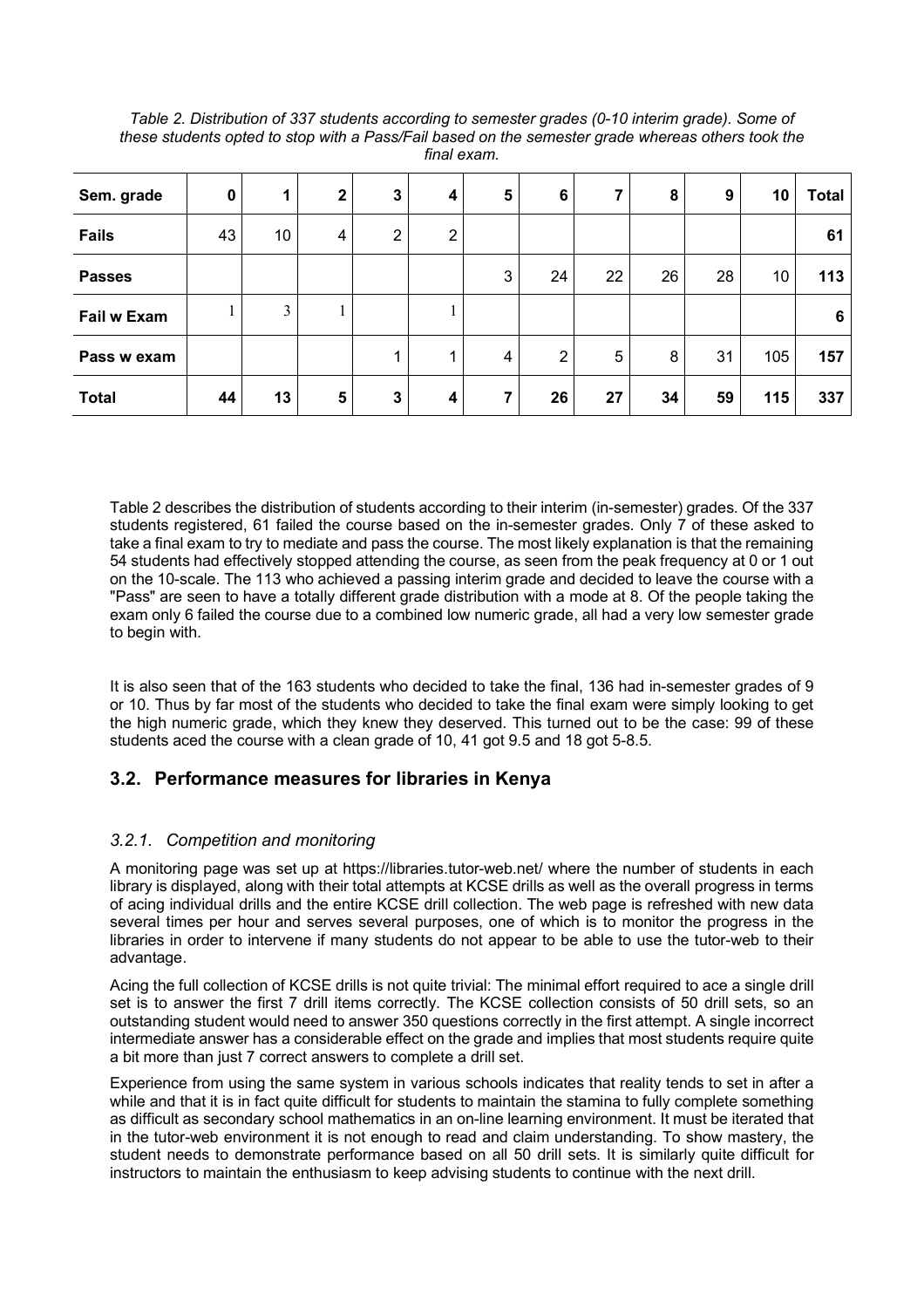A second purpose behind the web page is therefore to demonstrate the aggregate performance to all the libraries and entice staff at each library to advance the use of the systems.

Libraries were also promised increased tablet donations in response to students purchasing tablets. The exact setup was that if the libraries first received a donation of 10 tablets, then they would receive another 10 tablets whenever the first student managed to purchase one tablet. After that the Smiley Charity promised to replenish the stock of tablets in the library.

## **4. CONCLUSIONS**

#### *4.1.1. Experience from using the tutor-web for evaluation in a statistics course*

It should be noted that the statistics course also had some projects based on analysing real data using R and delivering a report and this was an important component of the course. However, most of the evaluation was tutor-web based which is of a formative assessment type: Students are allowed to learn as they are being evaluated and can constantly improve their status during the evaluation.

The only really surprising aspect of the grade analysis in this paper is the number of students who had a very high interim grade but decided to leave the course with a "Pass" rather than take the final and obtain the high grade which they could certainly have obtained given the nature of the tutor-web. Although a formal survey has not been conducted, informal questions during web sessions seemed to indicate a high level of anxiety among the students. It is therefore quite plausible that a number of very good students had non-course-related issues, which precluded them being able to take the final exam. Many students clearly had the ability and circumstances to study from home, but it is also considered known that many students did not have this. This was also seen during some web-sessions, where family obligations made participation in sessions difficult.

## *4.1.2. Experience from using the tutor-web in libraries*

Prior to the start of the project several of the librarians were optimistic that their students would easily master the technology to earn their tablets. Several partners in the project also expressed belief that the SmileyCoin rewards and option to purchase the tablet would greatly incentivise the student. The promise of increased tablet donations in response to students purchasing tablets clearly motivated library staff, as the libraries had no means of procuring tablets.

Underlying the plan of replenishing tablets is the plan of donating several hundred tablets to Kenya using existing funds, along with several new options of modifying the tutor-web system and new funding mechanisms, using the library model.

One month into the project 37 students had answered at least one drill and 25 students had aced the first drill set. The student who was farthest along had aced 35 of the KCSE drill sets and was steadily working towards acing all 50 sets.

As was to be expected with new student groups in new locations, several issues were raised and solved, including problems with moving into a new drill set. Other issues included the level of initial handholding for students and librarians alike.

The overall conclusion is very promising: There was no direct contact from the program developers to Kenya in 2020. This was the first time that the tutor-web was being used without direct support from the developers. It was also the first time that tablets were purchased locally with no setup assistance from the developers.

This study demonstrates that it is quite feasible to extend tablet-based mathematics education into libraries in low-income regions, given enthusiastic librarians, high-quality drill sets with explanations and appropriate rewards.